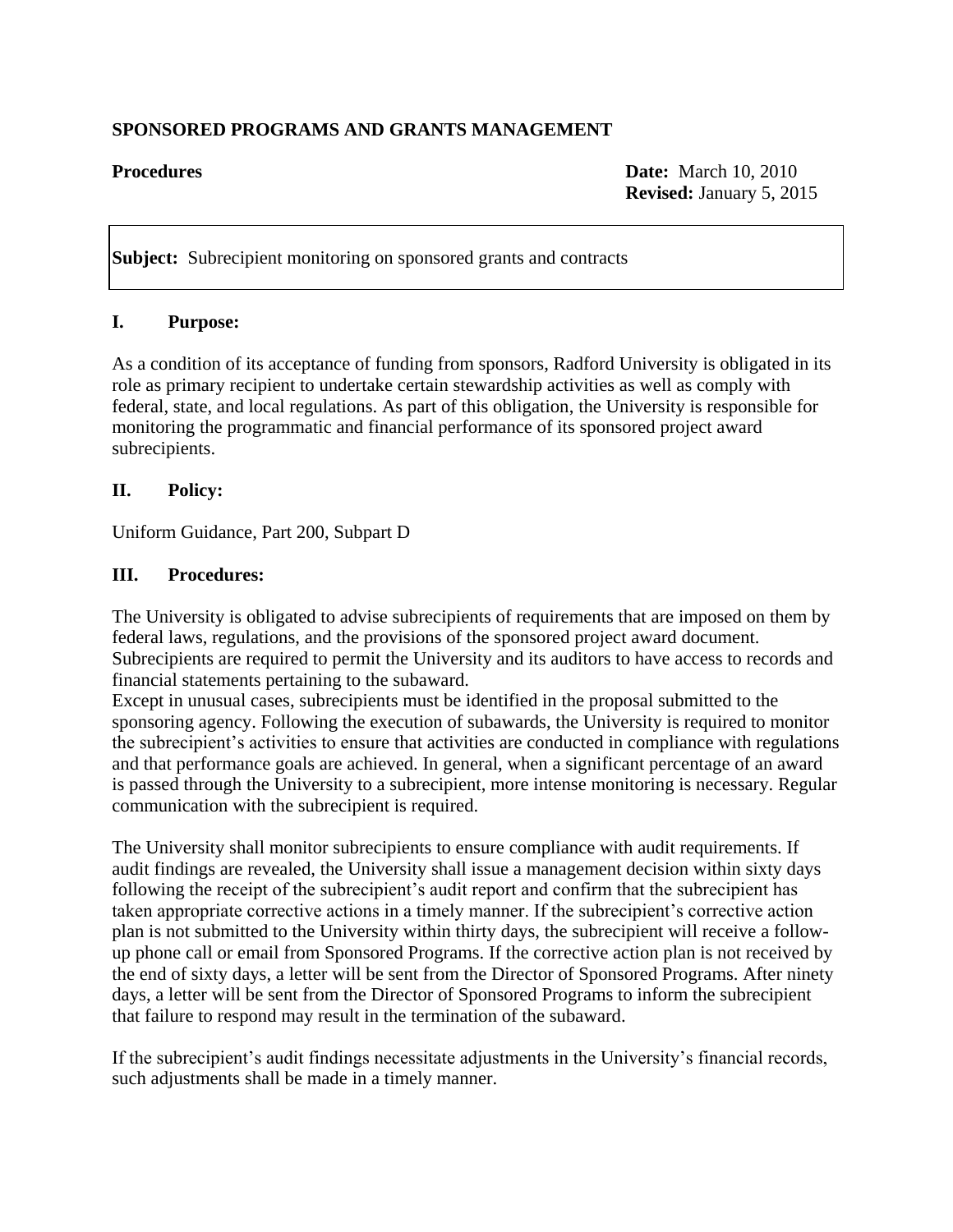### **Subrecipient/Contractor Determination**

The University may concurrently receive Federal awards as a recipient, a Subrecipient, and a contractor, depending on the substance of its agreements with Federal awarding agencies and pass-through entities. Therefore, the University is required to make case-by-case determinations whether each agreement it makes for the disbursement of Federal program funds casts the party receiving the funds in the role of a Subrecipient or a contractor.

 **Subrecipients** - characteristics which support the classification of the non-Federal entity as a Subrecipient include when the Subrecipient:

- Determines who is eligible to receive what Federal assistance;
- Has its performance measured in relation to whether objectives of a Federal program were met;
- Has responsibility for programmatic decision making;
- Is responsible for adherence to applicable Federal program requirements specified in the Federal award; and

• In accordance with its agreement, uses the Federal funds to carry out a program for a public purpose specified in authorizing statute, as opposed to providing goods or services for the benefit of the pass-through entity.

 **Contractors** - characteristics indicative of a procurement relationship between the University and a contractor are when the contractor:

- Provides the goods and services within normal business operations;
- Provides similar goods or services to many different purchasers;
- Normally operates in a competitive environment;
- Provides goods or services that are ancillary to the operation of the Federal program; and
- Is not subject to compliance requirements of the Federal program as a result of the agreement, though similar requirements may apply for other reasons.

All of the characteristics listed above may not be present in all cases, and the University must use judgment in classifying each agreement as a Subaward or a procurement contract. When documentation of the classification is required, the Subrecipient and Supplier Determination Checklist for Sponsored Projects should be completed and maintained by the department.

#### **Risk Assessment**

Sponsored Programs shall assess and document the risk level of each Subrecipient prior to the issuance of a subaward. The risk assessment will include factors such as the dollar value of the subaward, the subaward's percentage of the prime award, the type of subrecipient, the history of the subrecipient's existence, the subrecipient's relationship with the University, the Subrecipient's experience with managing federal funds, the complexity of the project activities, and the inclusion of third-tier subrecipients. The subaward document will include additional reporting and compliance requirements for subrecipients determined to be high risk.

## **Subrecipient Monitoring Procedures**

The University is responsible for ensuring that every Subaward is clearly identified to the Subrecipient as a Subaward and includes required data elements including, but not limited to, the CFDA Number, prime award number, federal agency issuing the prime award, identification of whether the award is R&D, the indirect rate of the federal award, and all applicable compliance requirements. (See the full list of data elements in the Uniform Guidance Subpart D §200.331)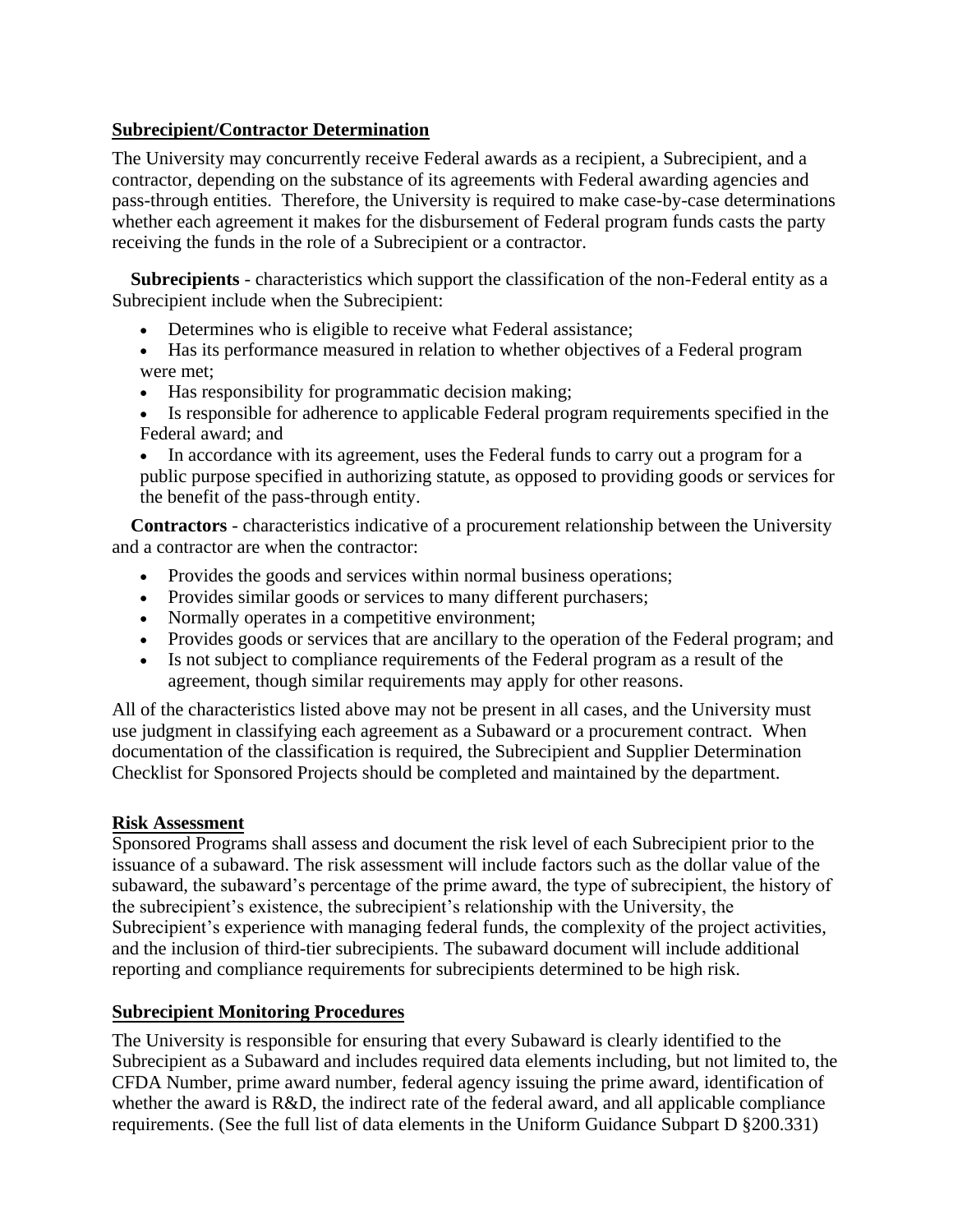Additional requirements that the University imposes on the Subrecipient in order to meet its own responsibility to the Federal awarding agency including identification of any required financial and performance reports, should be included in the Subaward agreement.

The University is required to pay the approved federally recognized indirect cost rate negotiated between the Subrecipient and the Federal government or, if no such rate exists, either a rate negotiated between the University and the Subrecipient, or a de minimis indirect cost rate of 10%. Subrecipients may decline F&A reimbursement, but the University may not coerce them to accept a lower rate than that to which they are entitled. If the rate used is lower than the rate to which the Subrecipient was entitled, documentation that such a rate was agreed to voluntarily by the Subrecipient is required.

SPGM will perform a review and risk assessment for all Subrecipients that are federally funded (which includes direct and flow-through awards). This process will take into account the following factors:

- If the Subrecipient is subject to an Single Audit review the Federal Audit Clearinghouse to determine if the audit report is up to date and if any findings were noted.
- Size of the Subrecipient
- Amount of the Subrecipient award
- Award size relative to the Subrecipient's sponsored activity
- Percentage of award passed through to Subrecipient
- Prior experience with the Subrecipient
- Award complexity or access to sensitive or classified data

If there is a high level of risk associated with the Subrecipient, SPGM and the PI will ensure the appropriate risk mitigation steps are taken and the necessary language is included in the Subaward.

Fixed amount Subawards (which includes fixed price and fixed rate Subawards) can only be entered into with prior written approval from the Federal agency. Other requirements for fixed amount Subawards per the Uniform Guidance §200.201 and §200.332 include:

- A fixed amount award cannot be used in programs which require mandatory cost sharing or match.
- The total dollar amount of the fixed price Subaward may not exceed the Simplified Acquisition Threshold, currently \$150,000.
- The Subrecipient **must** certify in writing at the end of the Federal award that the project or activity was completed or the level of effort was expended. If the required level of activity or effort was not carried out, the amount of the Federal award must be adjusted.

It is acceptable to issue more than one fixed amount Subaward to the same Subrecipient if its total cost under the project exceed \$150,000, or the agency can be consulted for guidance. If more than one fixed amount Subaward is issued to the Subrecipient, separate statements of work and deliverables for each Subaward should be created to stay within the \$150,000 threshold.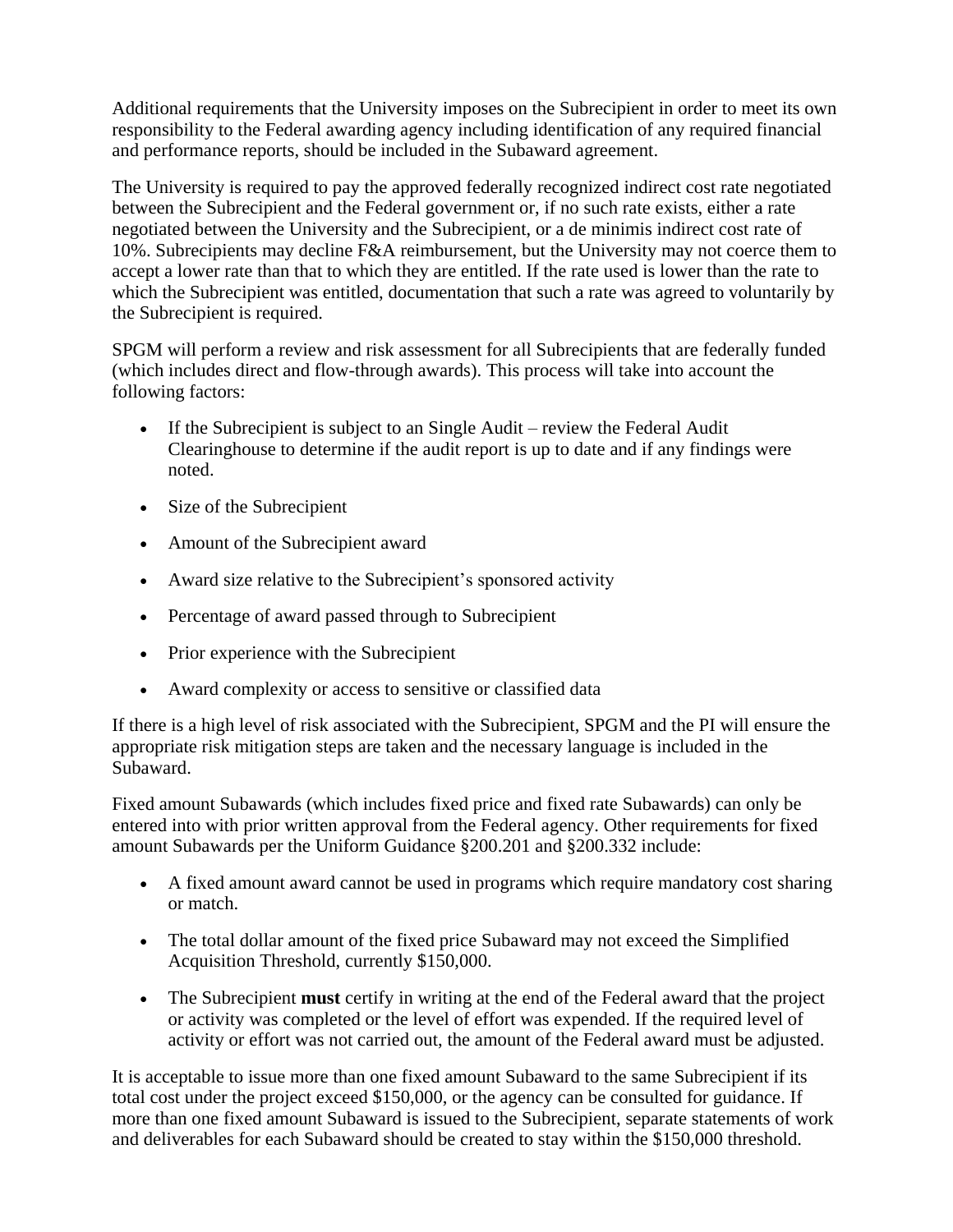# **Subaward Changes**

- 1. Subrecipients are required to notify the University and obtain prior written approval from the Director of Sponsored Programs for any changes that may materially alter the terms of the subaward. Examples include, but are not limited to, changes in the period of performance, scope of work, or budget.
- 2. The project director shall work with the subrecipient to ensure that any changes that may materially alter the terms of the subaward are immediately reported to Sponsored Programs for approval.
- 3. Sponsored Programs shall provide approval in a timely manner; in most cases, a formal subaward amendment will be required.

## **Review of Technical Performance Reports**

The project director shall obtain periodic written performance reports from the subrecipient. Such reports should generally contain a comparison of actual accomplishments with the goals and objectives established for the period.

## **Review of Financial Invoices**

- 1. Upon receipt of financial invoices, the project director shall review and assess whether the charges on the invoice reasonably match progress made on the project. If an invoice is believed to be inaccurate, project directors shall contact the subrecipient for clarification and request additional documentation before forwarding the invoice for payment.
- 2. Prior to approving and issuing payments on subawards, Sponsored Programs shall review financial invoices for compliance with sponsor guidelines and the terms of the subaward.
- 3. Sponsored Programs shall work with the project director and subrecipient to secure any additional documentation needed to process invoice payments and shall withhold payment on invoices until such documentation is received.

## **Compliance with FFATA (Federal Funds Accounting Transparency Act)**

As of October 1, 2010, all Federal grants of \$25,000 and over are subject to the FFATA subaward reporting requirements. Prime awardees are required to upload the subrecipient information in the FFATA Sub-Award Reporting System. Subrecipients must maintain an active Central Contractor Registration (CRR) in order to receive Federal funding.

When the subaward amount is \$25,000 or larger, it is required that SPGM forwards the FFATA form to the subrecipient to obtain the necessary information to meet the FFATA requirements:

- $\Box$  Name of entity receiving award
- Amount of award
- $\Box$  Funding agency
- □ NAICS code for contracts/CFDA program number for grants
- □ Program source
- $\Box$  Award title descriptive of the purpose of the funding action
- $\Box$  Location of the entity (including congressional district)
- $\Box$  Place of performance (including congressional district)
- $\Box$  CCR Registration